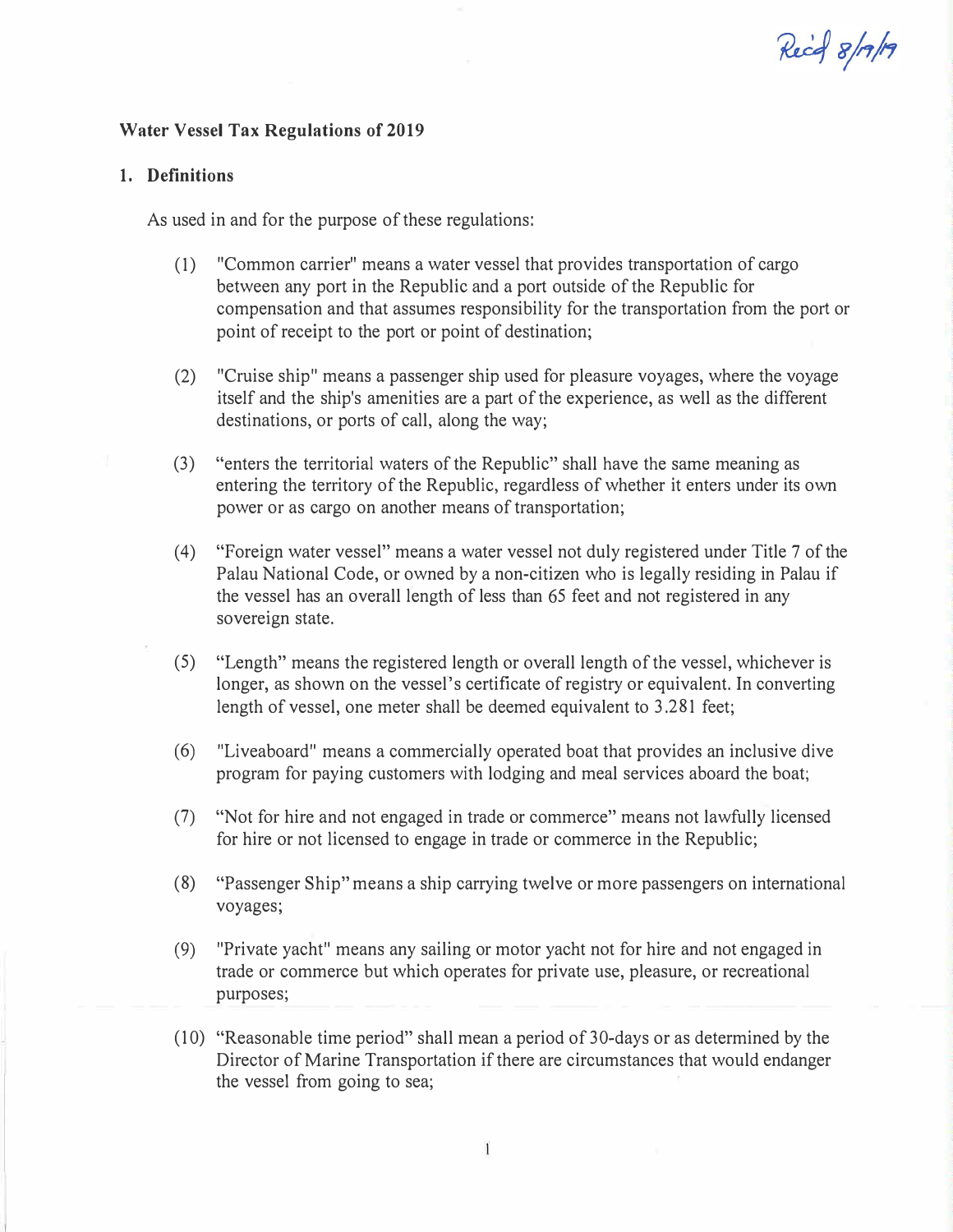- (11) "Republic" shall mean the Republic of Palau;
- (12) "Traditionally built private yachts" means any vessel not for hire and not engaged in trade or commerce, but which operates for private use, pleasure, or recreational purposes, and constructed in a manner and style consistent with historic or cultural practices of any Pacific Island and which is powered exclusively by wind or paddle; and
- (13) "Water vessel" means every description of watercraft owned or operated by a nonresident and used or capable of being used as a means of transportation on water or to be leased or sold in the Republic.

## 2. Applicability

- a) These Regulations shall apply to all foreign water vessels entering the territorial waters of the Republic, except:
	- (1) common carriers;
	- (2) vessels calling into port due to a bonafide emergency as determined by the Director of Marine Transportation or a severe weather that pose risk to the safety of the vessel, and which depart within 24 hours after such emergency or severe weather no longer poses a risk to the safety of the vessel from going to sea as determined by the Director of Marine Transportation; or
	- (3) transiting vessels calling into port for the purpose of re-supply or resting of crew, and which depart within 48 hours of arrival.
- b) Vessels granted exception under Section  $2(a)(2)$  and (3) shall be restricted to the confines of Malakal Harbor during its stay. If such vessel proceeds beyond Malakal Harbor, it shall be subject to the Foreign Water Vessel Tax and Fee due under Section 3.

#### 3. Levy and collection of Foreign Water Vessel Tax and Foreign Water Vessel Fee.

- c) Every private yacht or cruise ship to which these Regulations apply that enters the territorial waters of the Republic shall pay a Foreign Water Vessel Tax as per the Tax Schedule in Annex 1.
- d) Every foreign water vessel to which these Regulations apply, except private yachts and cruise ships, that enters the territorial waters of the Republic shall pay a Foreign Water Vessel Fee of \$100.00 for every 30 days it is within the territorial waters of the Republic.
- e) The Foreign Water Vessel Tax and Foreign Water Vessel Fee shall be paid to the Bureau of Customs and Border Protection.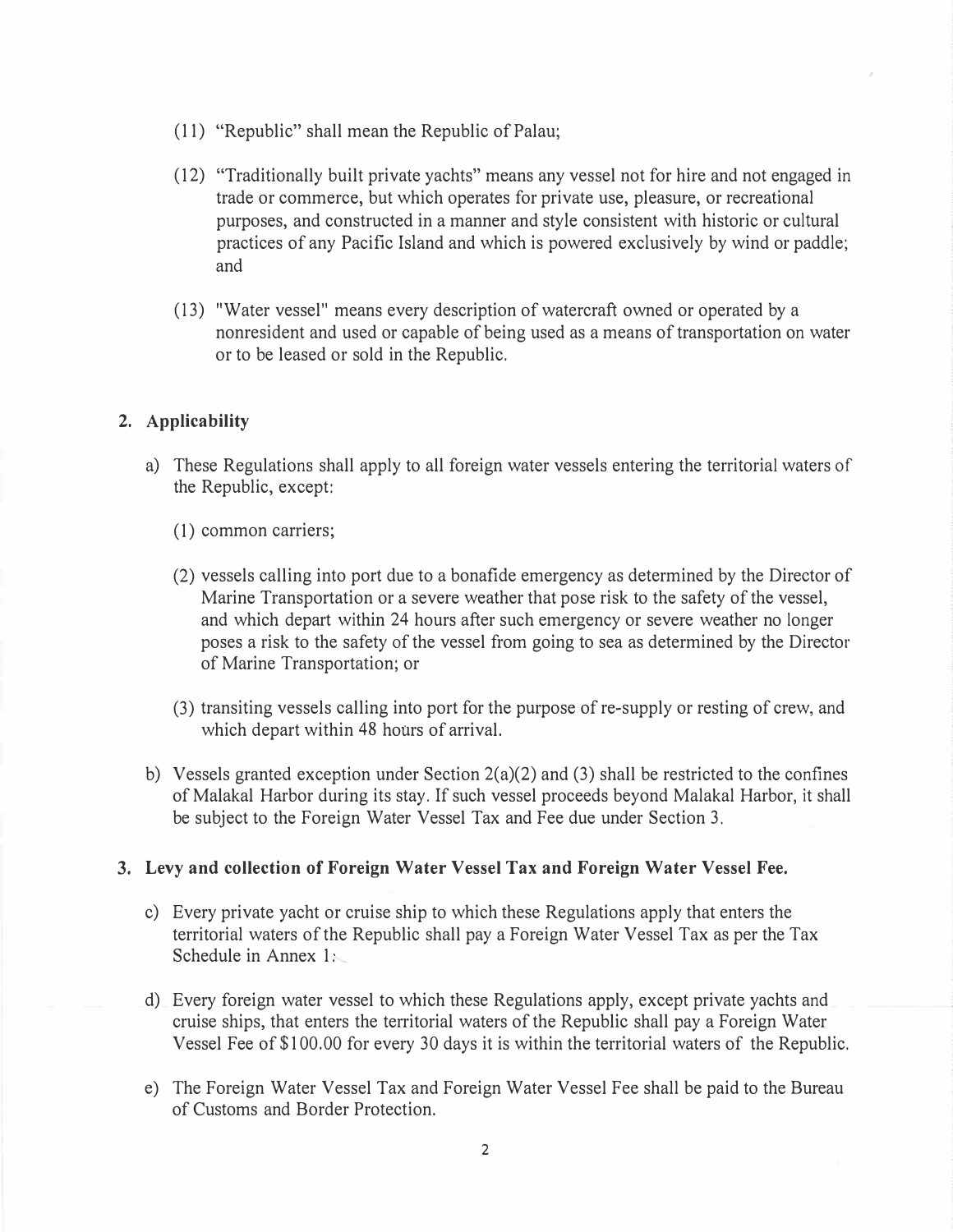## 4. Granting of Extension of stay or departure clearance.

- a) The Bureau of Immigration and Labor shall not grant an extension of stay to any private yacht, cruise ship, or foreign water vessel unless the person having charge of the said private yacht, cruise ship, or vessel, or its agent, provides an original proof of payment of the Foreign Water Vessel Tax or Foreign Water Vessel Fee.
- b) The Bureau of Marine Transportation shall not grant departure clearance to any foreign water vessel unless the person having charge of the said water vessel, or its agent, provides original proof of payment of the Foreign Water Vessel Tax or Foreign Water Vessel Fee.

#### 5. Limitation of Stay

- a) Notwithstanding Section 1405(c) of Title 40 of the Palau National Code, private yachts, cruise ships, and foreign water vessels:
	- (1) duly registered in the United States of America or any of its states or territories, or any of the other Freely Associated States, may stay in the territorial waters of the Republic for up to 12 months, provided that the foreign water vessel tax or foreign water vessel fee due under Section 3 of these Regulations is duly paid;
	- (2) owned by a person who has a licensed business in the Republic or is legally residing in Palau may stay in the territorial waters of the Republic during the period in which such person is engaged in business or legally residing; and
	- (3) under a Bareboat Charter to a person who has a licensed business in the Republic may stay in the territorial waters of the Republic until 30 days after the Bareboat Charter Agreement has expired.
- b) Private Yachts and Cruise Ships referred to in Section  $5(a)(2)$  and (3) shall be exempt from the foreign water vessel tax due under Section 3 of these Regulations.

#### 6. Penalty

The owner of any foreign water vessel that fails to depart the territorial waters of the Republic in violation of these Regulations shall be subject to a fine of up to \$50,000, and the vessel shall be subject to seizure and forfeiture to the Republic as provided in Chapter 3 of Title 7 of the Palau National Code.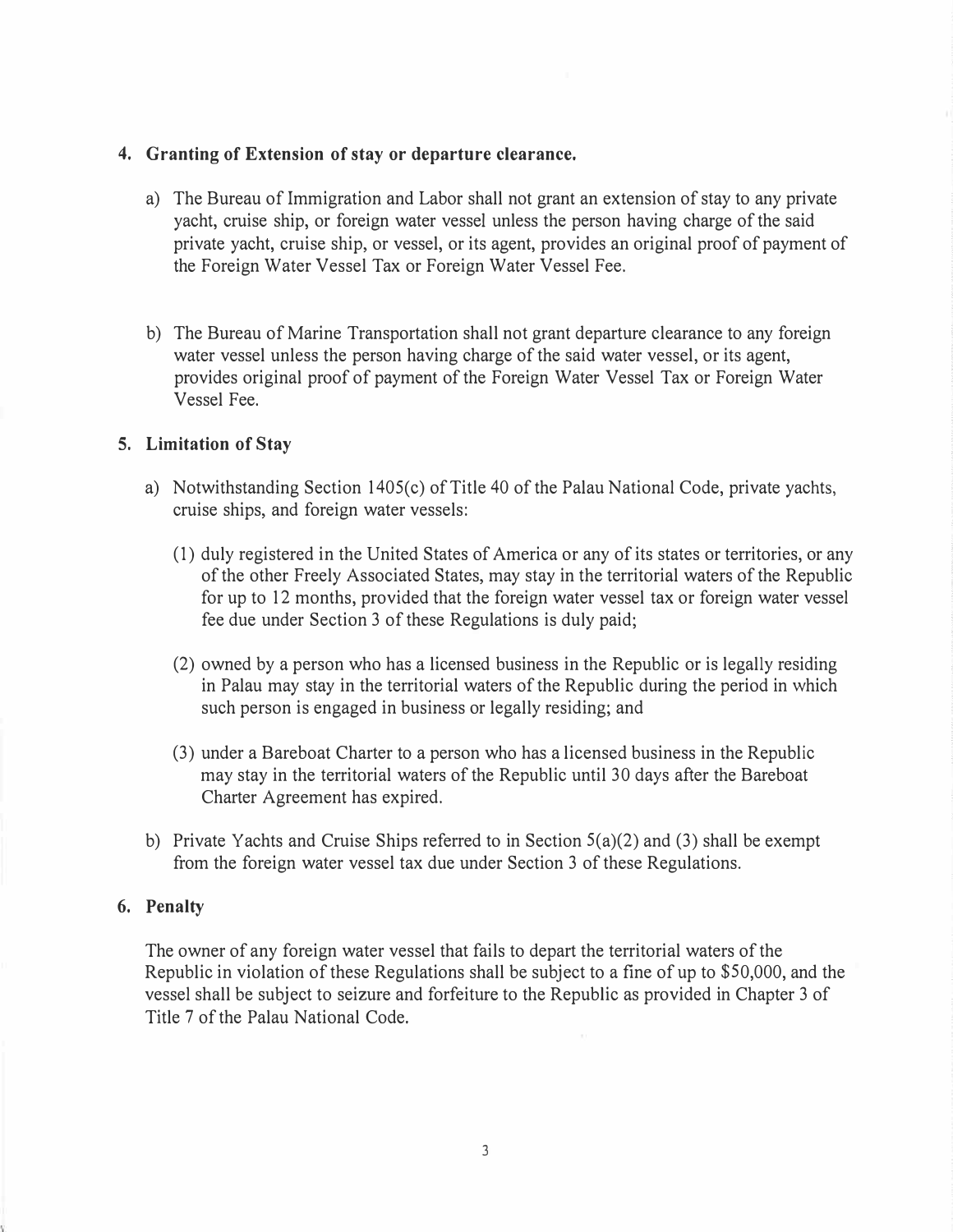ADOPTED FOLLOWING PUBLICATION BY:

D:

Charles Oblchang, Minister

APPROVED/DISAPRROX

Du

Tommy E. Remengesay, Jr., Preside

 $\overline{c}$ 

Date

|<br>| Cq Da

 $8/13/19$ 

4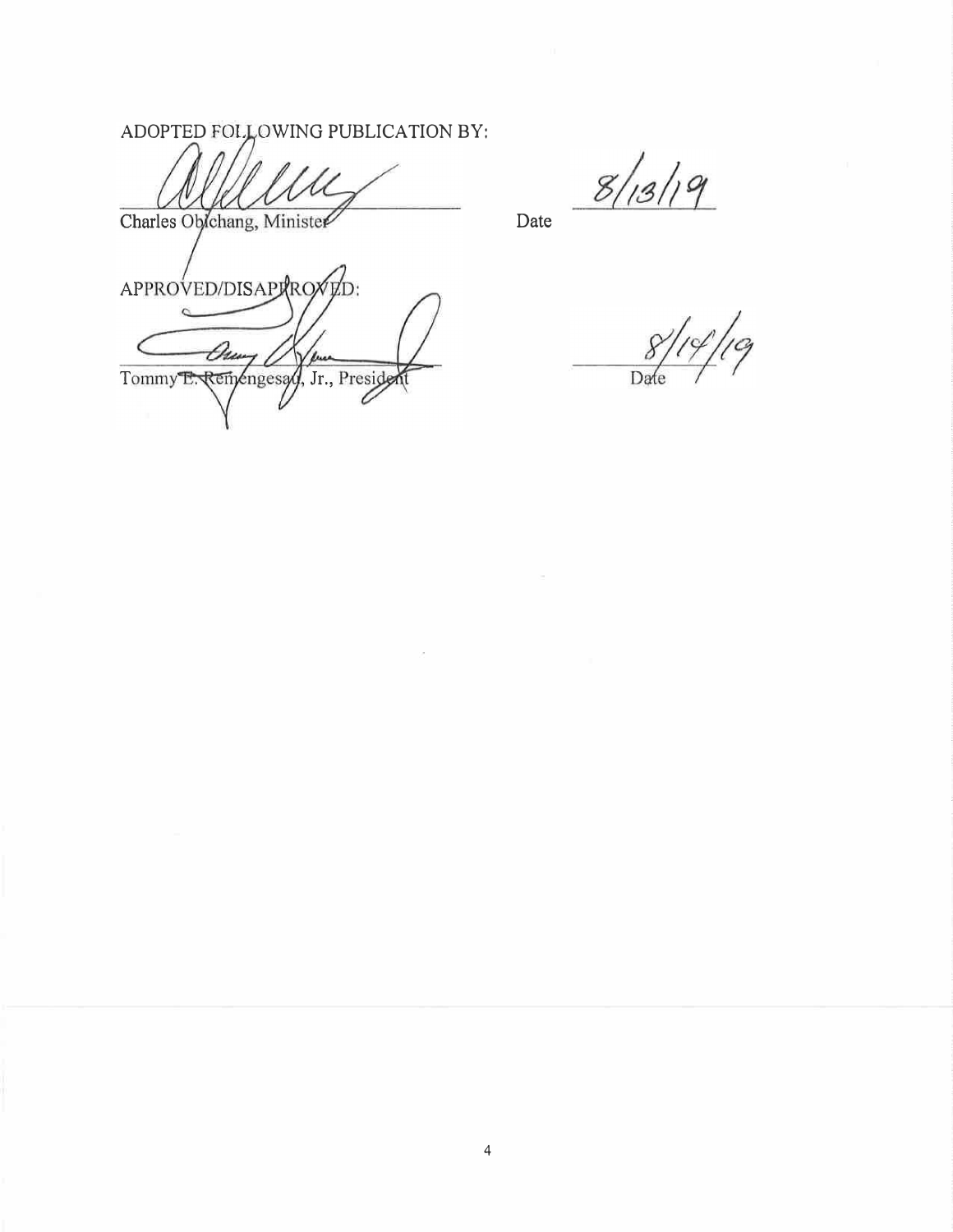# Annex 1

# Schedule of Foreign Water Vessel Tax

<sup>L</sup>Foreign Water Vessel Tax to be paid by private yacht or cruise ship before June 11, 2020.

| Registered Length of Vessel                     | Initial 30 days | 1st Renewal | $\sqrt{2^{nd}}$ Renewal | Subsequent renewal for vessels |
|-------------------------------------------------|-----------------|-------------|-------------------------|--------------------------------|
|                                                 |                 |             |                         | exempted under Section 1405(a) |
| Private yacht measuring less than 40 feet       | \$125           | \$500.00    | \$1,000.00              | \$125                          |
| Private yacht measuring 40 feet or more, but    | \$250           | \$500.00    | \$1,000.00              | \$250                          |
| less than 90 feet                               |                 |             |                         |                                |
| Private yacht measuring 90 feet or more, but    | \$375           | \$250.00    | \$125.00                | \$375                          |
| less than 150 feet                              |                 |             |                         |                                |
| Private yacht or cruise ship measuring 150 feet | \$500           | \$250.00    | \$125.00                | \$500                          |
| or more                                         |                 |             |                         |                                |

2. Foreign Water Vessel Tax to be paid by private yacht or cruise ship between June 11, 2020, and June 10, 2021.

| Registered Length of Vessel                     | Initial 30 days | 1st Renewal | $2nd$ Renewal | Subsequent renewal for vessels |
|-------------------------------------------------|-----------------|-------------|---------------|--------------------------------|
|                                                 |                 |             |               | exempted under Section 1405(a) |
| Private yacht measuring less than 40 feet       | \$187.50        | \$750       | \$1500        | \$187.50                       |
| Private yacht measuring 40 feet or more, but    | \$375           | \$750       | \$1500        | \$375                          |
| less than 90 feet                               |                 |             |               |                                |
| Private yacht measuring 90 feet or more, but    | \$562.50        | \$375       | \$187.50      | \$562.50                       |
| less than 150 feet                              |                 |             |               |                                |
| Private yacht or cruise ship measuring 150 feet | \$750           | \$375       | \$187.50      | \$750                          |
| or more                                         |                 |             |               |                                |

3. Foreign Water Vessel Tax to be paid by private yacht or cruise ship on or after June 11, 2021